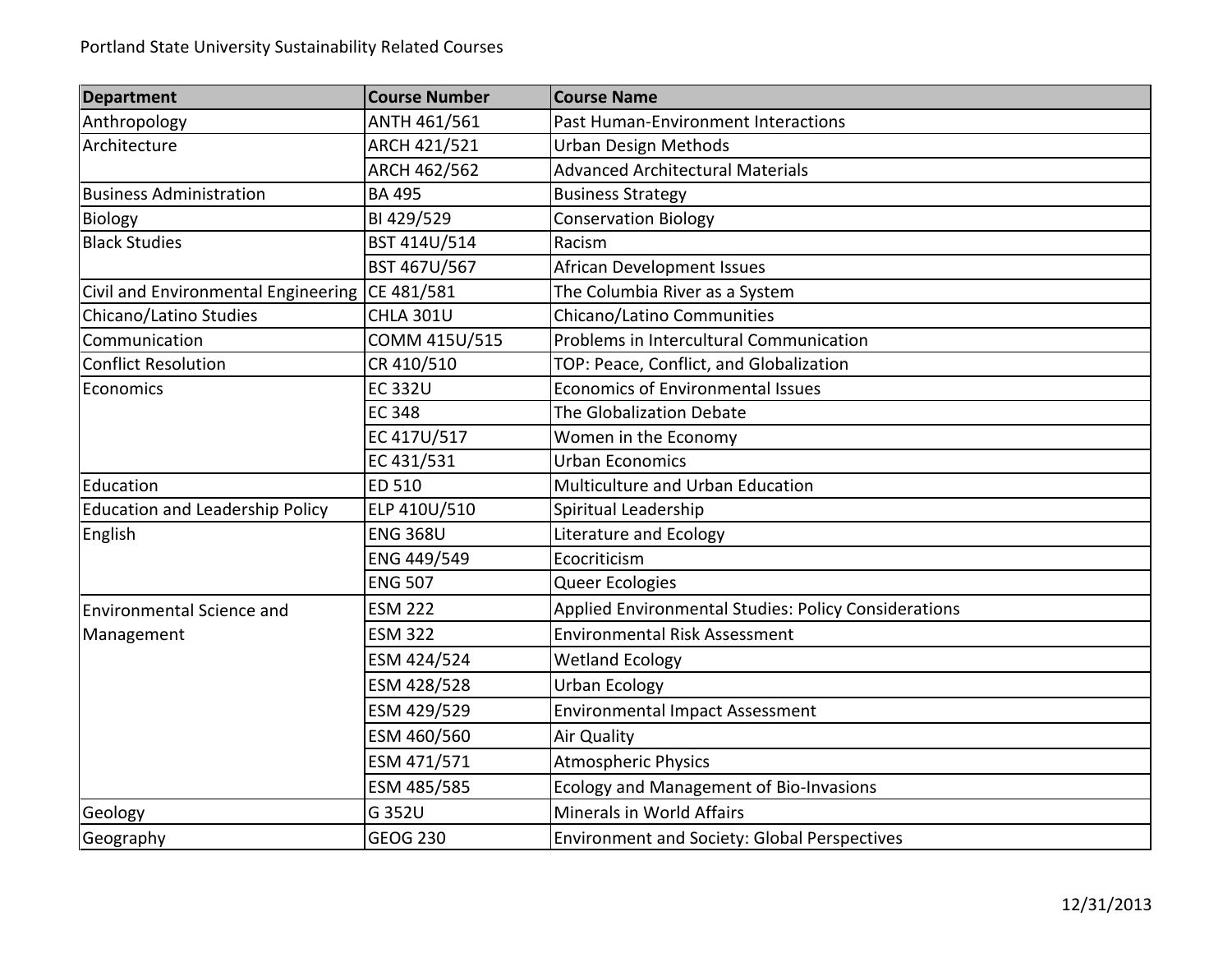| <b>Department</b>              | <b>Course Number</b> | <b>Course Name</b>                                               |
|--------------------------------|----------------------|------------------------------------------------------------------|
| Geography                      | <b>GEOG 311U</b>     | Climatology                                                      |
|                                | <b>GEOG 312U</b>     | <b>Climate Variability</b>                                       |
|                                | <b>GEOG 313U</b>     | Biogeography                                                     |
|                                | <b>GEOG 331U</b>     | Geography of Globalization                                       |
|                                | <b>GEOG 332U</b>     | Urban Geography                                                  |
|                                | <b>GEOG 345U</b>     | <b>Resource Management</b>                                       |
|                                | <b>GEOG 346U</b>     | World Population and Food Supply                                 |
|                                | <b>GEOG 368U</b>     | <b>United States and Canada</b>                                  |
|                                | GEOG 445/545         | <b>Resource Management Topics</b>                                |
|                                | GEOG 446/546         | Water Resource Management                                        |
|                                | GEOG 448/548         | <b>Urban Forest</b>                                              |
|                                | GEOG 453U/553        | Geography of Japan                                               |
| History                        | <b>HST 337U</b>      | <b>History of American Cities</b>                                |
|                                | <b>HST 399</b>       | Food and Power in American History                               |
|                                | HST 407B/507B        | Research in Environmental History: The Nature of American Cities |
|                                | HST 440/540          | American Environmental History I                                 |
|                                | HST 441/541          | American Environmental History II                                |
| <b>Mechanical Engineering</b>  | ME 422/522           | <b>Building Energy Use Modeling</b>                              |
| Management                     | <b>MGMT 510</b>      | Social Entrepreneurship and Intrapreneurship                     |
| Master of International        | <b>MIM 527</b>       | Intercultural COMP and COMM I                                    |
| Management                     | <b>MIM 528</b>       | Intercultural COMP and COMM II                                   |
|                                | MIM 531              | Product Design and Stewardship                                   |
| <b>Native American Studies</b> | <b>NAS 399</b>       | SPST: Native American Politics and Activism                      |
| <b>Public Administration</b>   | <b>PA 412U</b>       | Civic Engagement: The Role of Governing Institutions             |
|                                | PA 514               | <b>Global Leadership and Management</b>                          |
|                                | PA 564               | Issues in Environment Policy and Administration                  |
| <b>Physics</b>                 | PH 410/510           | <b>Alternative Energies</b>                                      |
|                                | PH 471/571           | <b>Atmospheric Physics</b>                                       |
| <b>Public Health Education</b> | <b>PHE 443U</b>      | <b>Environmental Health</b>                                      |
|                                | PHE 522/622          | <b>Health and Social Inequalities</b>                            |
| Philosophy                     | <b>PHL 309U</b>      | <b>Business Ethics</b>                                           |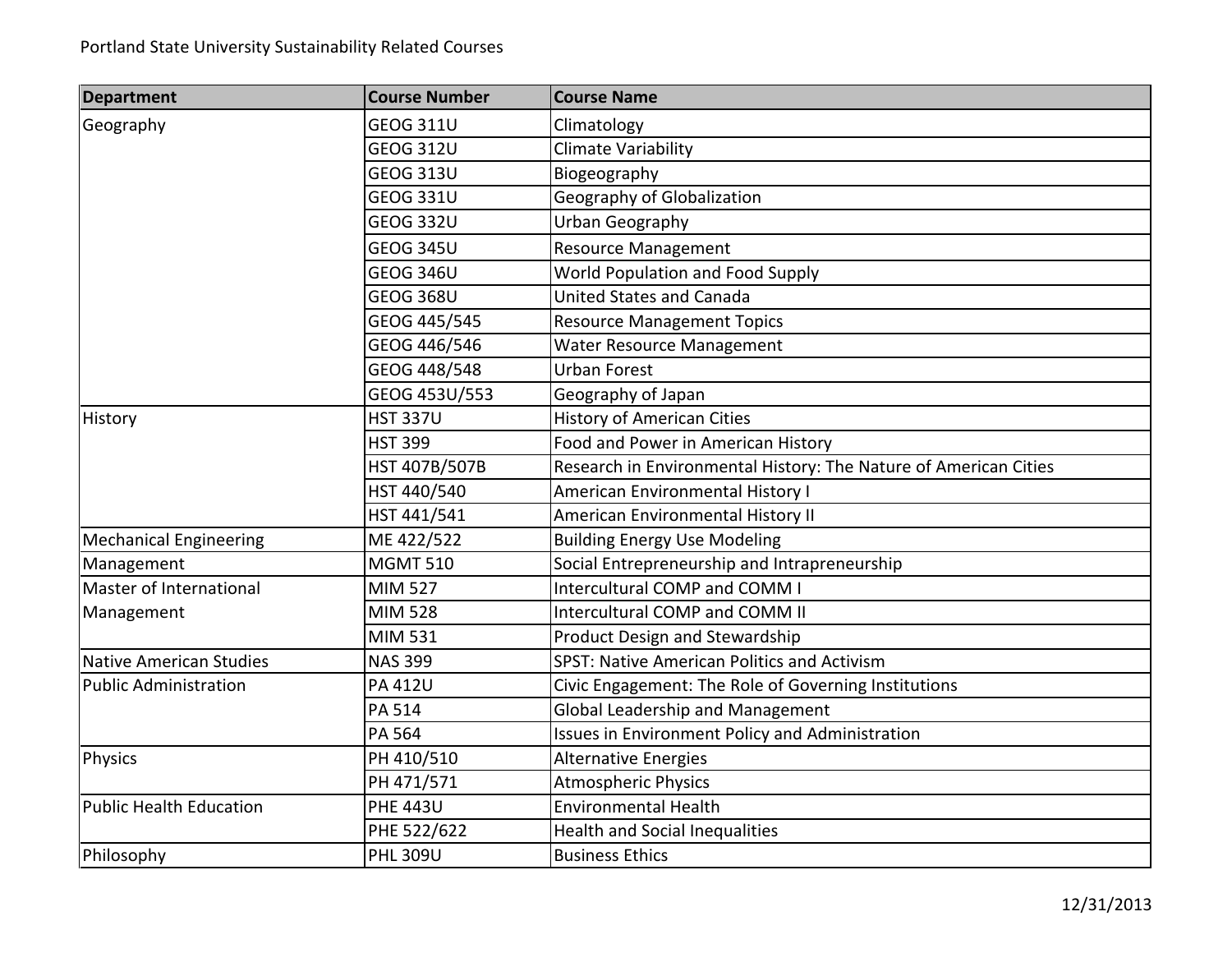## Portland State University Sustainability Related Courses

| <b>Department</b>         | <b>Course Number</b> | <b>Course Name</b>                    |
|---------------------------|----------------------|---------------------------------------|
| <b>Political Science</b>  | PS 530               | Seminar in International Relations    |
| Psychology                | PSY 480/580          | <b>Community Psychology</b>           |
| <b>Real Estate</b>        | <b>RE 431</b>        | <b>Urban Economics</b>                |
| Science                   | <b>SCI 334U</b>      | <b>Climate Variability</b>            |
| Sociology                 | <b>SOC 320</b>       | Globalization                         |
|                           | <b>SOC 330</b>       | Sociology of Food Inequalities        |
|                           | SOC 410/510          | Gender and Work                       |
|                           | SOC 426/526          | Women and Mental Illness              |
|                           | SOC 436U/536         | <b>Social Movements</b>               |
|                           | SOC 441/541          | Population and Society                |
|                           | <b>SOC 446</b>       | <b>Immigrants and America</b>         |
|                           | <b>SOC 463</b>       | Global Inequalities and Health        |
|                           | <b>SOC 468</b>       | <b>Political Sociology</b>            |
|                           | SOC 585/685          | <b>Medical Sociology</b>              |
|                           | <b>SOC 684</b>       | Social Inequality                     |
| Social Work               | SW 439/539           | Social Justice in Social Work         |
|                           | <b>SW 520</b>        | Social Work and Social Welfare Policy |
| <b>Systems Science</b>    | <b>SYSC 513</b>      | Systems Approach                      |
|                           | <b>SYSE 591</b>      | Systems ENGR Approach                 |
| <b>University Studies</b> | <b>UNST 101</b>      | Race and Social Justice               |
|                           | <b>UNST 102</b>      | Race and Social Justice               |
|                           | <b>UNST 103</b>      | Race and Social Justice               |
|                           | <b>UNST 117</b>      | Human/Nature                          |
|                           | <b>UNST 118</b>      | Human/Nature                          |
|                           | <b>UNST 119</b>      | Human/Nature                          |
|                           | <b>UNST 121</b>      | Design and Society                    |
|                           | <b>UNST 122</b>      | Design and Society                    |
|                           | <b>UNST 123</b>      | Design and Society                    |
|                           | <b>UNST 242</b>      | <b>Leading Social Change</b>          |
|                           | <b>UNST 421</b>      | <b>CAP: Animal Aid Grantwriting</b>   |
|                           | <b>UNST 421</b>      | <b>CAP: Community Psychology</b>      |